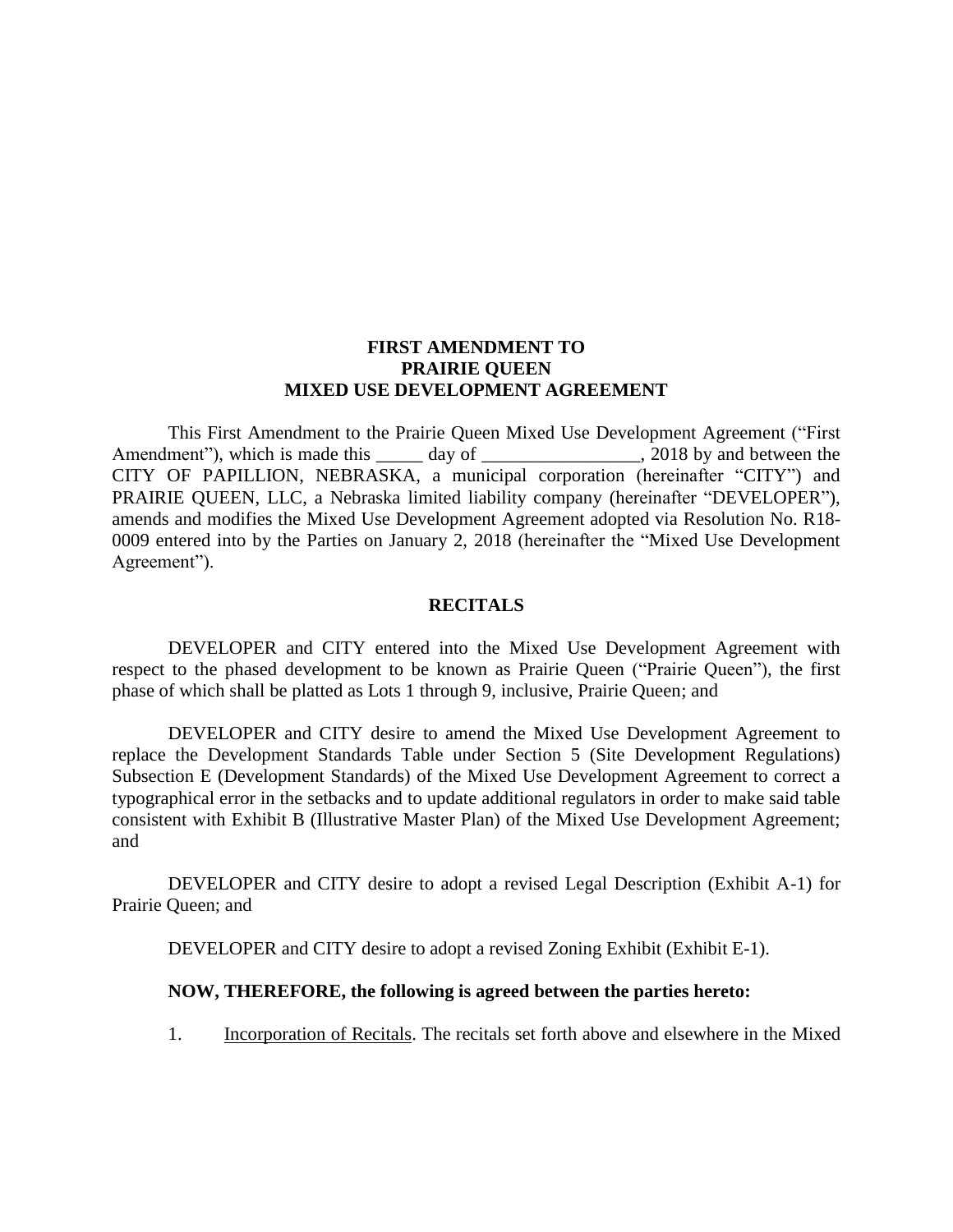Use Development Agreement are, by this reference, hereby incorporated into and deemed part of the Mixed Use Development Agreement as modified or amended by this First Amendment.

2. Capitalized Terms. All capitalized terms used in this First Amendment shall have the same meanings set forth in the Mixed Use Development Agreement except as otherwise defined herein.

3. Area of Application. This First Amendment applies to Prairie Queen as legally described in Exhibit A-1 (Legal Description) attached hereto.

4. Amendments. The Mixed Use Development Agreement terms are hereby amended as follows:

> A. The original Development Standards Table provided under Section 5 (Site Development Regulations), Subsection E (Development Standards) is hereby rescinded and replaced with a revised Development Standards Table, as provided directly below, to correct a typographical error in the setbacks and to update additional regulators in order to make said table consistent with Exhibit B (Illustrative Master Plan) of the Mixed Use Development Agreement.

Development Standards Table

| Regulator                                                                    | N.LD <sup>1</sup> | N.D <sup>1</sup> | N.A <sup>1</sup> | MS <sup>1</sup>  |
|------------------------------------------------------------------------------|-------------------|------------------|------------------|------------------|
| Site Area per Housing Unit (Square feet)                                     | NA                | <b>NA</b>        | NA               | <b>NA</b>        |
| Minimum Lot Area                                                             | <b>NA</b>         | <b>NA</b>        | <b>NA</b>        | <b>NA</b>        |
| Minimum Lot Width (feet)                                                     | 85                | 60               | 22               | 22               |
| Minimum Yards (feet)                                                         |                   |                  |                  |                  |
| Front Yard                                                                   | 30                | 15               | 5                | $5\overline{)}$  |
| Interior Side Yard                                                           | 10                | 10               | $\overline{0}$   | $\overline{0}$   |
| <b>Street Side Yard</b>                                                      | 15                | 10               | 5                | 5                |
| Rear Yard, Main Building                                                     |                   | 15               | 5                | 20               |
| Rear Yard, Accessory Building                                                | $\overline{3}$    | $\overline{3}$   | 3                | $\overline{3}$   |
| Maximum Height (feet)                                                        | 40                | 40               | 40               | 45               |
| <b>Maximum Building Coverage</b>                                             | 40%               | 55%              | 75%              | 85%              |
| Maximum Impervious Coverage <sup>2</sup>                                     | 50%               | 65%              | 97.5%            | 95%              |
| Floor Area Ratio                                                             | XX                | XX               | XX               | XX               |
| Maximum Amount of<br>Total<br>Parking<br>Located in Street Yard <sup>3</sup> | none              | none             | none             | None             |
| Project Size Requiring Large Project<br><b>Special Use Permit</b>            | <b>NA</b>         | <b>NA</b>        | <b>NA</b>        | <b>NA</b>        |
| Minimum Depth of landscaping Adjacent to                                     | <b>NA</b>         | <b>NA</b>        | <b>NA</b>        | <b>NA</b>        |
| Street Right-of-Way Line (feet)                                              |                   |                  |                  |                  |
| Maximum Encroachments <sup>4</sup> Location (Feet)                           |                   |                  |                  |                  |
| Front                                                                        | 10                | 10               | $\overline{5^5}$ | $\overline{5^5}$ |
| <b>Interior Side</b>                                                         | 7                 | 5                | $\overline{0}$   | $\overline{0}$   |
| <b>Street Side</b>                                                           | 8                 | $\overline{5}$   | 4 <sup>5</sup>   | 4 <sup>5</sup>   |
| Rear                                                                         | 8                 | 7                | $\overline{0}$   | $\theta$         |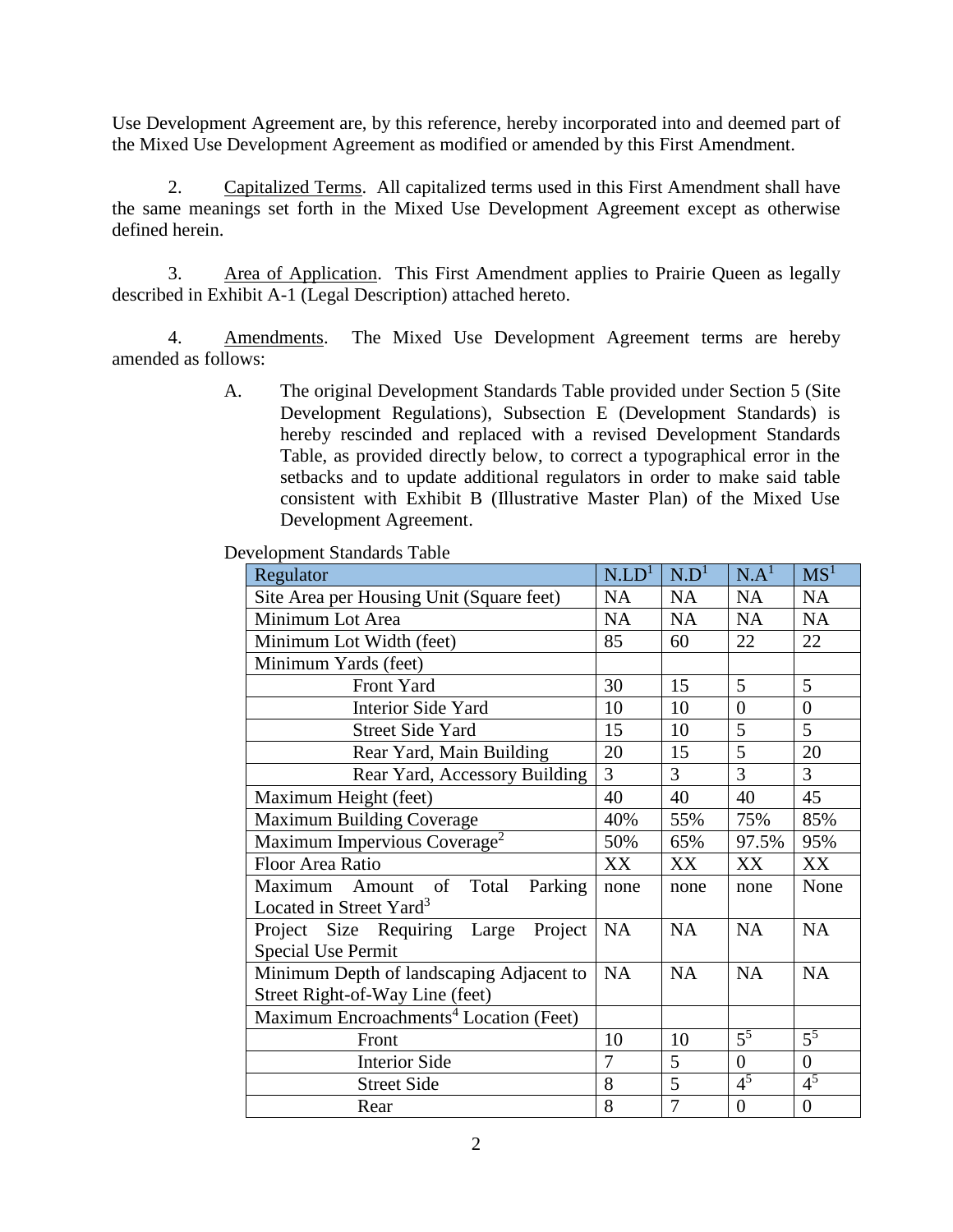\_\_\_\_\_\_\_\_\_\_\_\_\_\_\_\_\_\_\_\_\_\_\_\_\_\_\_\_\_\_\_\_

- B. All references to Exhibit A (Legal Description) are hereby rescinded and replaced with references to Exhibit A-1 (Legal Description).
- C. All references to Exhibit E (Zoning Exhibit) are hereby rescinded and replaced with references to Exhibit E-1 (Zoning Exhibit).
- 5. Exhibit Modifications.
	- A. Exhibit A is hereby rescinded in its entirety and replaced with Exhibit A-1, which is attached hereto and which is hereby incorporated into the Mixed Use Development Agreement by this reference.
	- B. Exhibit E is hereby rescinded in its entirety and replaced with Exhibit E-1, which is attached hereto and which is hereby incorporated into the Mixed Use Development Agreement by this reference.

6. No Other Amendments. Except as specifically set forth herein, the Prairie Queen Mixed Use Development Agreement shall remain in full force and effect.

7. Binding Effect. This First Amendment to the Mixed Use Development Agreement shall be binding upon the Parties hereto, their respective successors, and assigns.

*(Signatures on following pages.)*

<sup>&</sup>lt;sup>1</sup>All permitted uses

<sup>&</sup>lt;sup>2</sup>Where two zones fall within one lot, coverage is for specific zone area within lot

<sup>&</sup>lt;sup>3</sup>Exception for required accessible parking

<sup>4</sup>Shopfronts, Porches, Balconies, Bay Windows, Chimneys, Stairs, Stoops, Dooryards, and Terraces may project into the required setback

 ${}^{5}$ Encroachments are allowed over sidewalk up to two (2) feet from curb and eight (8) feet clear vertical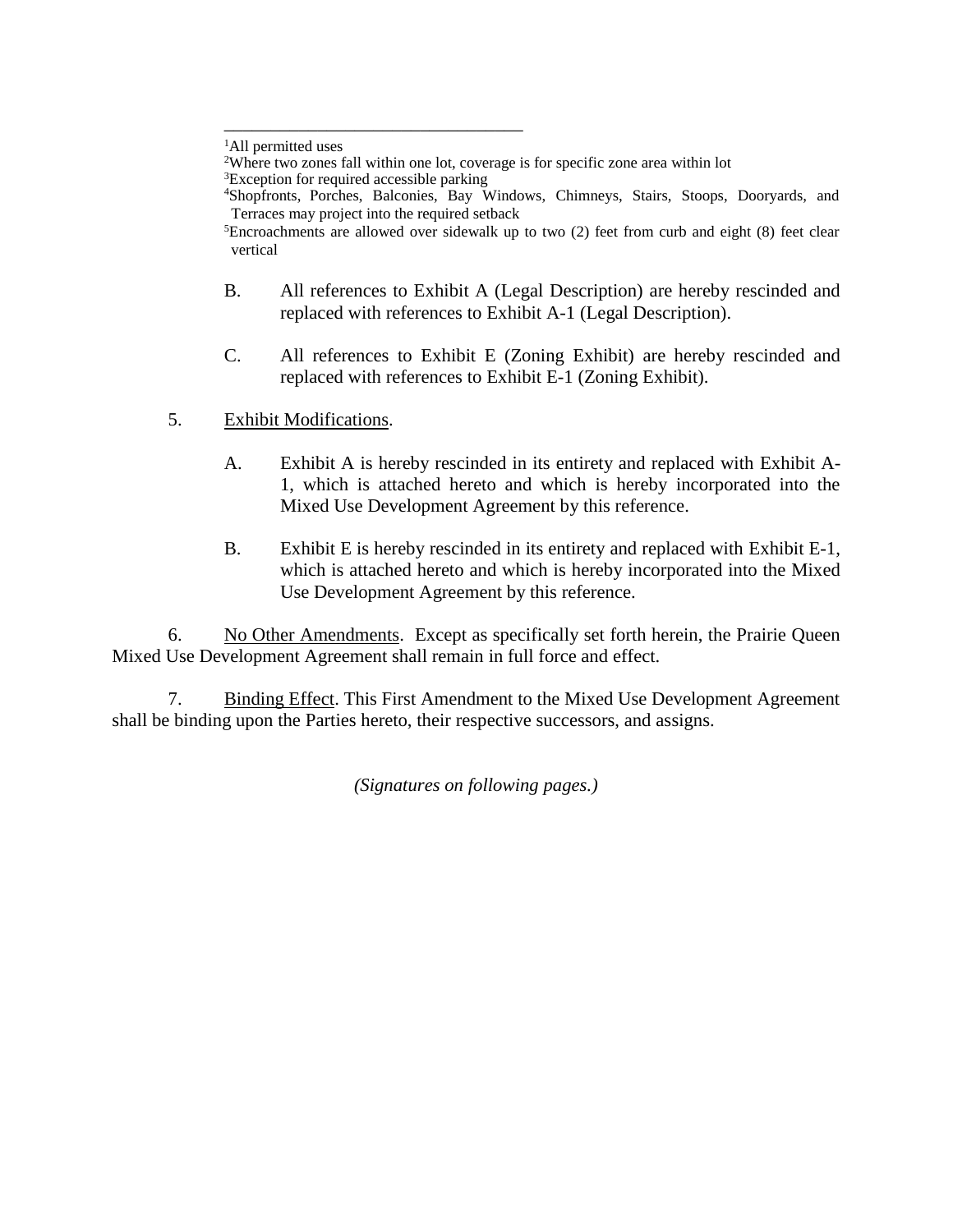CITY OF PAPILLION, NEBRASKA, a Municipal Corporation,

By: \_\_\_\_\_\_\_\_\_\_\_\_\_\_\_\_\_\_\_\_\_\_\_\_\_\_\_\_\_\_\_\_\_\_\_\_

David P. Black, Mayor

ATTEST:

Nicole L. Brown, City Clerk

\_\_\_\_\_\_\_\_\_\_\_\_\_\_\_\_\_\_\_\_\_\_\_\_\_\_\_\_\_\_\_\_\_\_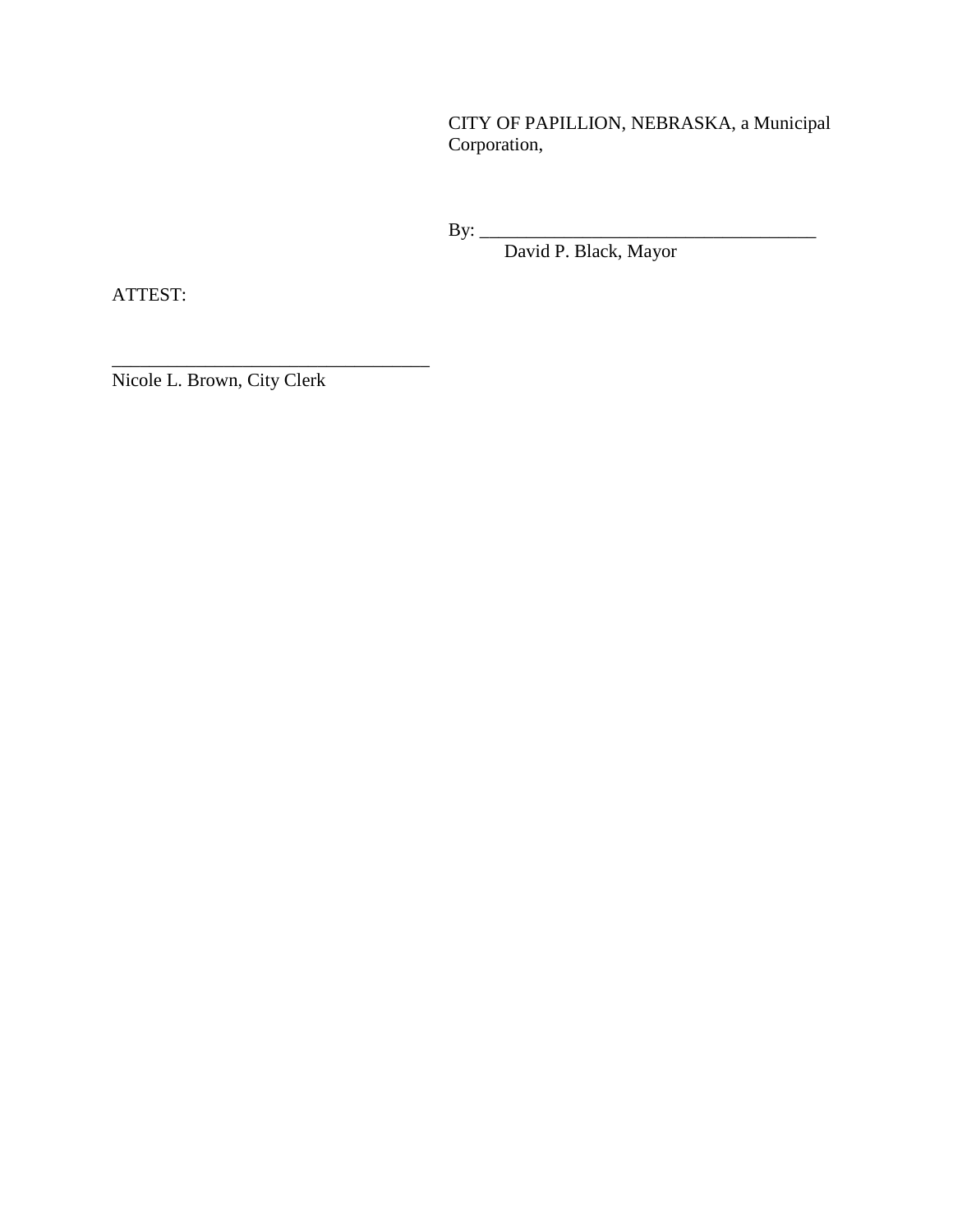PRAIRIE QUEEN, LLC, a Nebraska limited liability company.

By: URBAN WATERS I, LLC, as Manager of Prairie Queen, LLC

By\_\_\_\_\_\_\_\_\_\_\_\_\_\_\_\_\_\_\_\_\_\_\_\_\_\_\_\_\_\_\_\_\_\_\_\_\_

Gerald S. Reimer, Manager of Urban Waters I, LLC

STATE OF NEBRASKA ) ) ss. COUNTY OF \_\_\_\_\_\_\_\_\_\_\_\_)

Before me, a notary public, in and for said county and state, personally came Gerald S. Reimer, Manager of Urban Waters I, LLC, as Manager of Prairie Queen, LLC, a Nebraska limited liability company, known to me to be the identical person who executed the above instrument and acknowledged the execution thereof to be such person's voluntary act and deed on behalf of said limited liability company.

Witness my hand and Notarial Seal this \_\_\_\_\_ day of \_\_\_\_\_\_\_\_\_\_\_\_\_\_\_\_\_\_, 2018.

\_\_\_\_\_\_\_\_\_\_\_\_\_\_\_\_\_\_\_\_\_\_\_\_\_\_\_\_\_\_\_\_\_\_\_\_\_ Notary Public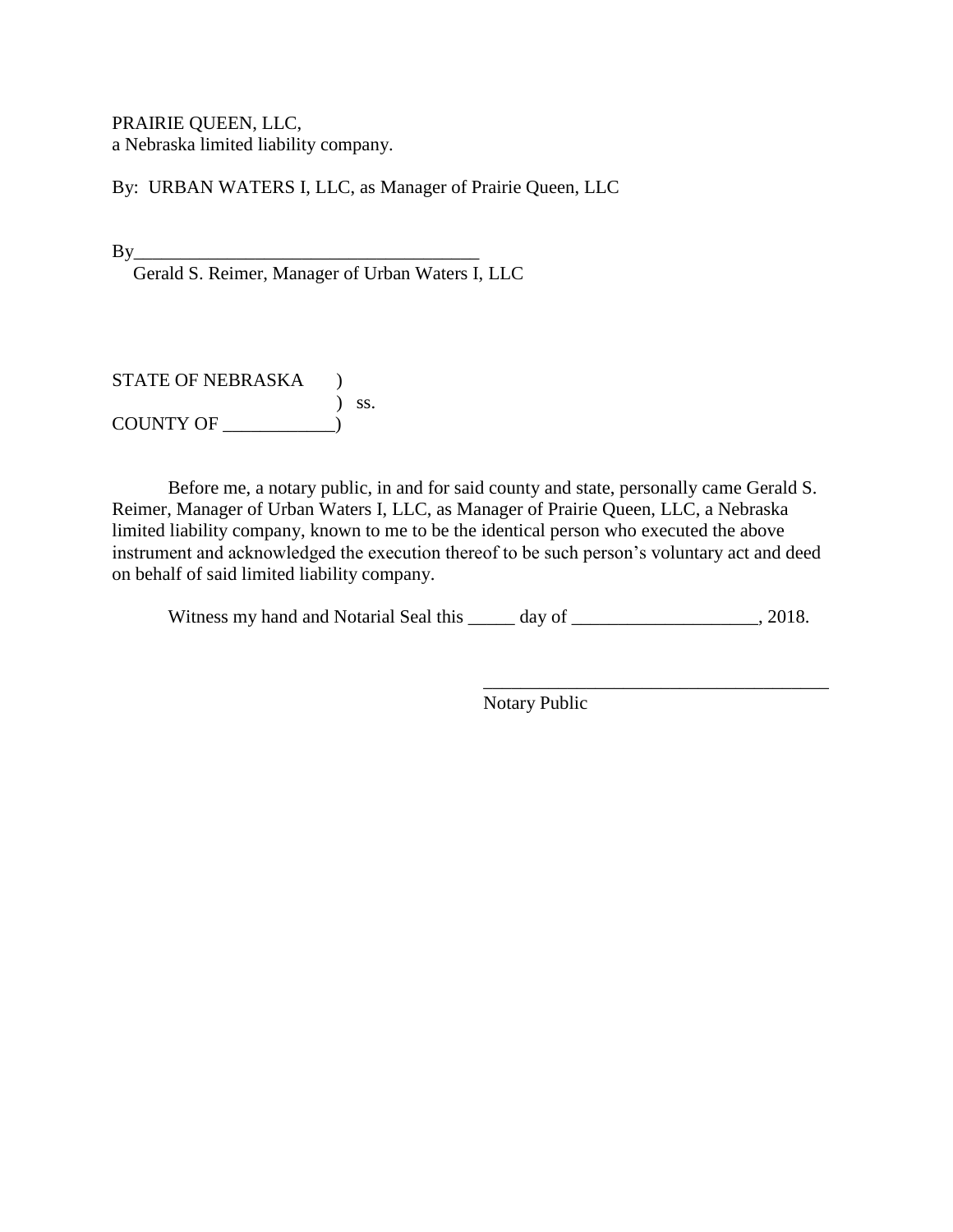## **MIXED USE AGREEMENT AMENDMENT TABLE OF CONTENTS**

# INTRODUCTION STATEMENT

# RECITALS

| <b>SECTION</b> |                          | <b>Incorporation of Recitals</b> |
|----------------|--------------------------|----------------------------------|
|                |                          | <b>Capitalized Terms</b>         |
|                | 3                        | Area of Application              |
|                |                          | Amendments                       |
|                | $\overline{\phantom{1}}$ | <b>Exhibit Modifications</b>     |
|                | 6                        | No Other Amendment               |
|                |                          | <b>Binding Effect</b>            |
|                |                          |                                  |

### EXHIBITS:

| $A-1$                    | <b>Legal Description</b> |
|--------------------------|--------------------------|
| $\overline{\phantom{a}}$ | .                        |

E-1 Zoning Exhibit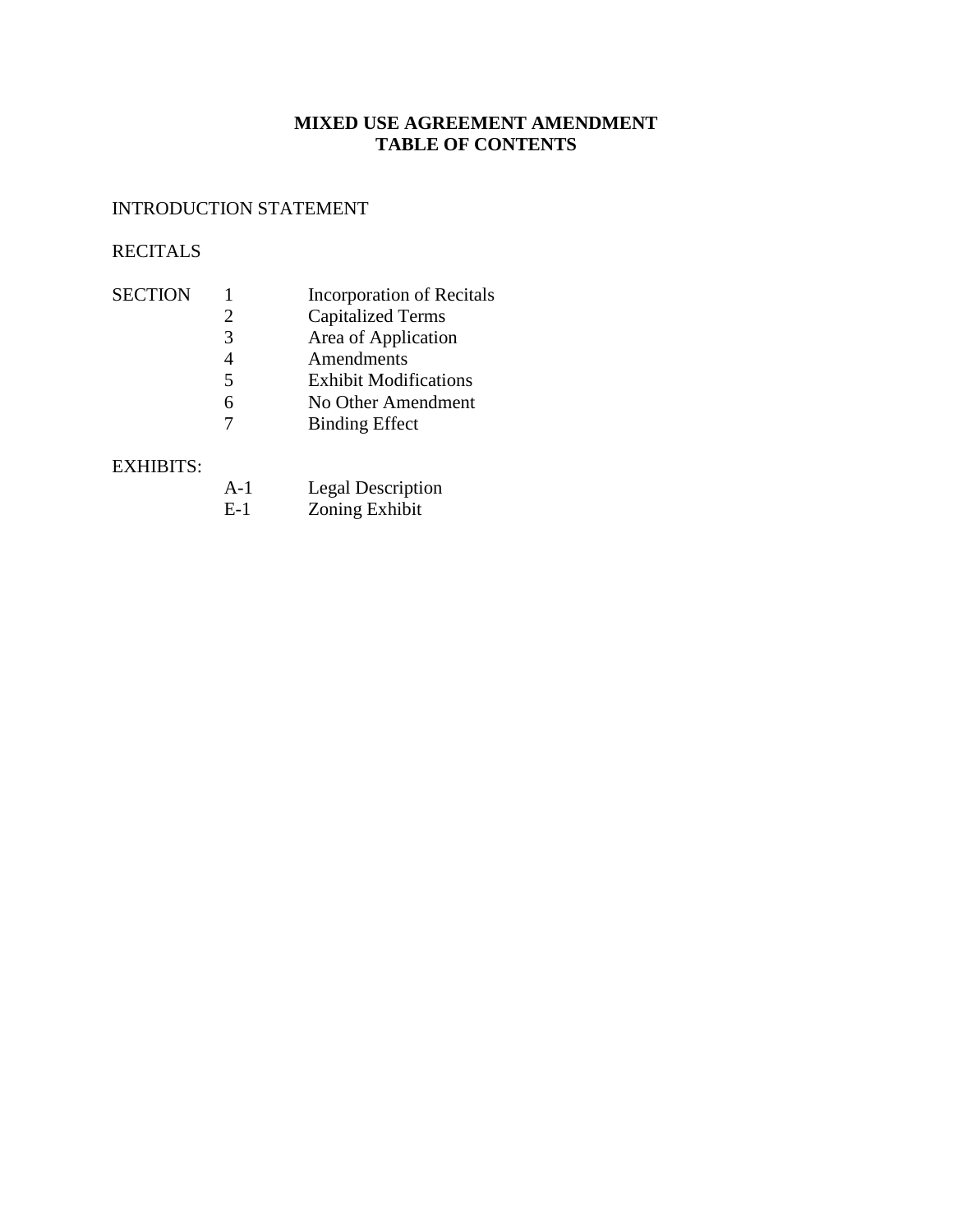#### **EXHIBIT A-1 PRAIRIE QUEEN LEGAL DESCRIPTION**

**PARCEL 1:** THAT PART OF THE NORTHWEST QUARTER (NW¼) OF SECTION THIRTY (30), TOWNSHIP FOURTEEN (14) NORTH, RANGE TWELVE (12) EAST OF THE 6TH P.M., SARPY COUNTY, NEBRASKA, DESCRIBED AS FOLLOWS: COMMENCING AT THE NORTHWEST CORNER OF THE NORTHWEST QUARTER (NW¼) OF SAID SECTION THIRTY (30); THENCE NORTH 87 DEGREES 02 MINUTES 24 SECONDS EAST (BEARINGS REFERENCED TO THE NEBRASKA STATE PLANE COORDINATE SYSTEM) FOR 50.00 FEET ALONG THE NORTH LINE OF THE NORTHWEST QUARTER (NW¼) OF SAID SECTION THIRTY (30) TO THE TRUE POINT OF BEGINNING; THENCE NORTH 87 DEGREES 02 MINUTES 24 SECONDS EAST FOR 1,064.43 FEET CONTINUING ALONG THE NORTH LINE OF THE NORTHWEST QUARTER (NW¼) OF SAID SECTION THIRTY (30); THENCE SOUTH 29 DEGREES 42 MINUTES 08 SECONDS WEST FOR 436.61 FEET; THENCE SOUTH 02 DEGREES 41 MINUTES 45 SECONDS EAST FOR 77.66 FEET; THENCE SOUTH 69 DEGREES 26 MINUTES 10 SECONDS EAST FOR 257.17 FEET; THENCE SOUTH 16 DEGREES 38 MINUTES 42 SECONDS EAST FOR 10.06 FEET; THENCE SOUTH 04 DEGREES 05 MINUTES 26 SECONDS EAST FOR 321.47 FEET; THENCE SOUTH 32 DEGREES 12 MINUTES 19 SECONDS WEST FOR 62.84 FEET; THENCE SOUTH 38 DEGREES 53 MINUTES 18 SECONDS WEST FOR 87.30 FEET; THENCE SOUTH 60 DEGREES 48 MINUTES 12 SECONDS WEST FOR 509.08 FEET; THENCE SOUTH 00 DEGREES 46 MINUTES 30 SECONDS WEST FOR 116.41 FEET; THENCE SOUTH 68 DEGREES 38 MINUTES 10 SECONDS EAST FOR 649.60 FEET; THENCE SOUTH 11 DEGREES 58 MINUTES 58 SECONDS EAST FOR 34.63 FEET; THENCE SOUTH 19 DEGREES 12 MINUTES 08 SECONDS WEST FOR 556.51 FEET TO THE NORTH RIGHT OF WAY LINE OF LINCOLN ROAD; THENCE NORTH 64 DEGREES 41 MINUTES 56 SECONDS WEST FOR 4.48 FEET ALONG THE NORTH RIGHT OF WAY LINE OF LINCOLN ROAD; THENCE ALONG A CURVE TO THE LEFT (HAVING A RADIUS OF 1,089.00 FEET AND A LONG CHORD BEARING NORTH 78 DEGREES 36 MINUTES 28 SECONDS WEST FOR 523.54 FEET) FOR AN ARC LENGTH OF 528.72 FEET CONTINUING ALONG THE NORTH RIGHT OF WAY LINE OF LINCOLN ROAD; THENCE SOUTH 87 DEGREES 29 MINUTES 00 SECONDS WEST FOR 400.17 FEET CONTINUING ALONG THE NORTH RIGHT OF WAY LINE OF LINCOLN ROAD TO THE EAST RIGHT OF WAY LINE OF SOUTH 132<sup>ND</sup> STREET; THENCE NORTH 02 DEGREES 41 MINUTES 19 SECONDS WEST FOR 863.14 FEET ALONG THE EAST RIGHT OF WAY LINE OF SOUTH 132ND STREET TO THE SOUTH LINE OF TAX LOT ONE (1) OF THE NORTHWEST QUARTER (NW¼) OF SAID SECTION THIRTY (30); THENCE NORTH 87 DEGREES 18 MINUTES 41 SECONDS EAST FOR 108.21 FEET TO THE SOUTHEAST CORNER OF SAID TAX LOT ONE (1); THENCE NORTH 02 DEGREES 41 MINUTES 19 SECONDS WEST FOR 70.00 FEET TO THE NORTHEAST CORNER OF SAID TAX LOT ONE (1); THENCE SOUTH 87 DEGREES 18 MINUTES 41 SECONDS WEST FOR 108.12 FEET ALONG THE NORTH LINE OF SAID TAX LOT ONE (1) TO THE EAST RIGHT OF WAY LINE OF SOUTH 132<sup>ND</sup> STREET; THENCE NORTH 02 DEGREES 41 MINUTES 19 SECONDS WEST FOR 1,085.71 FEET TO THE POINT OF BEGINNING.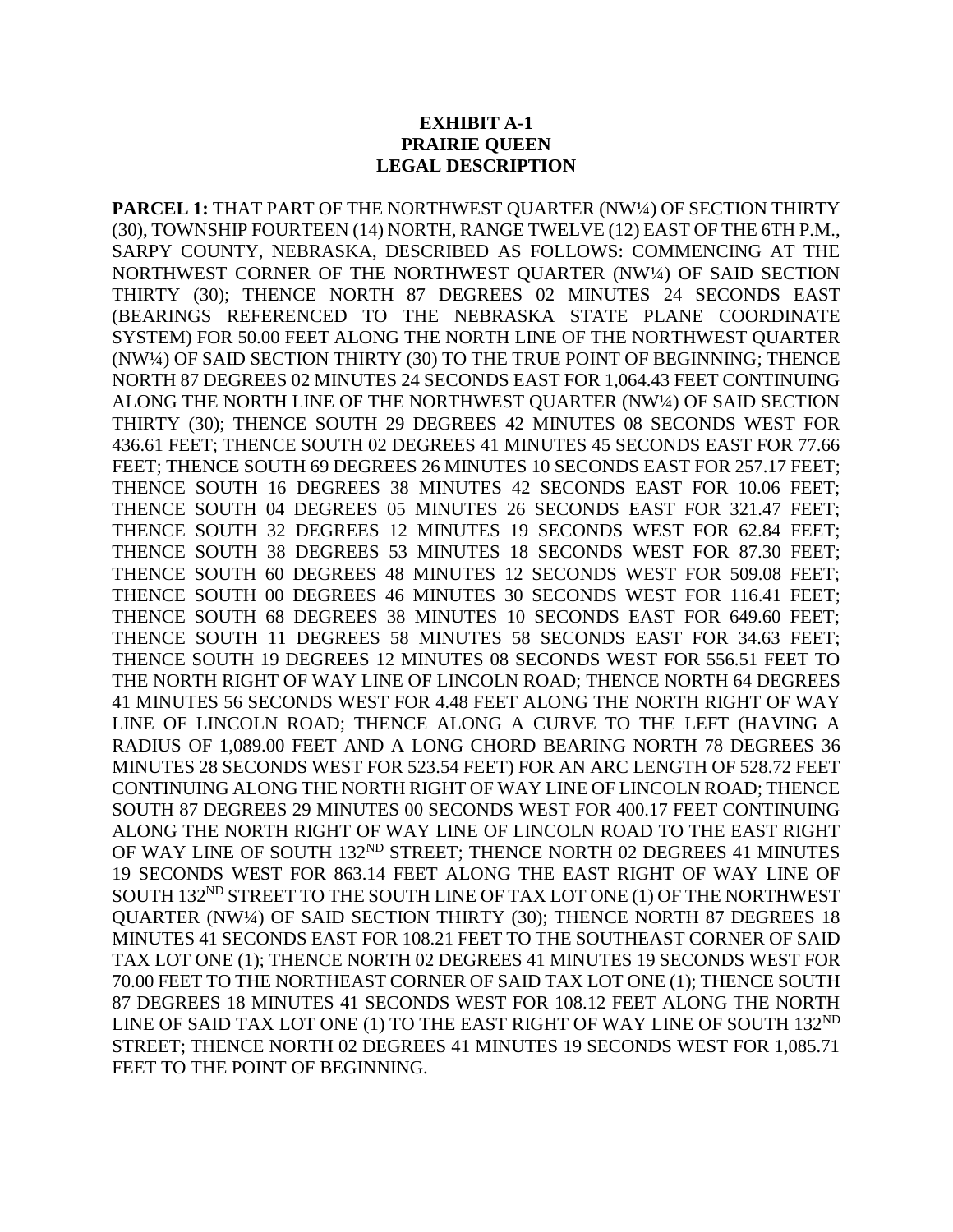**PARCEL 2:** THAT PART OF THE NORTHWEST QUARTER (NW¼) OF SECTION THIRTY (30), TOWNSHIP FOURTEEN (14) NORTH, RANGE TWELVE (12) EAST OF THE 6TH P.M., SARPY COUNTY, NEBRASKA, DESCRIBED AS FOLLOWS: COMMENCING AT THE SOUTHWEST CORNER OF THE NORTHWEST QUARTER (NW¼) OF SAID SECTION THIRTY (30); THENCE NORTH 87 DEGREES 08 MINUTES 03 SECONDS EAST (BEARINGS REFERENCED TO THE NEBRASKA STATE PLANE COORDINATE SYSTEM) FOR 50.00 FEET ALONG THE SOUTH LINE OF THE NORTHWEST QUARTER (NW¼) OF SAID SECTION THIRTY (30) TO THE EAST RIGHT OF WAY LINE OF SOUTH 132ND STREET; THENCE NORTH 02 DEGREES 41 MINUTES 19 SECONDS WEST FOR 131.39 FEET ALONG THE EAST RIGHT OF WAY LINE OF SOUTH 132<sup>ND</sup> STREET TO THE TRUE POINT OF BEGINNING; THENCE NORTH 02 DEGREES 41 MINUTES 19 SECONDS WEST FOR 258.08 FEET CONTINUING ALONG THE EAST RIGHT OF WAY LINE OF SOUTH 132<sup>ND</sup> STREET TO THE SOUTH LINE OF TAX LOT THREE (3) OF THE NORTHWEST QUARTER (NW¼) OF SAID SECTION THIRTY (30); THENCE NORTH 87 DEGREES 18 MINUTES 41 SECONDS EAST FOR 58.00 FEET TO THE SOUTHEAST CORNER OF SAID TAX LOT THREE (3); THENCE NORTH 02 DEGREES 45 MINUTES 53 SECONDS WEST FOR 50.00 FEET TO THE NORTHEAST CORNER OF SAID TAX LOT THREE (3); THENCE SOUTH 87 DEGREES 18 MINUTES 41 SECONDS WEST FOR 57.93 FEET ALONG THE NORTH LINE OF SAID TAX LOT THREE (3) TO THE EAST RIGHT OF WAY LINE OF SOUTH 132<sup>ND</sup> STREET; THENCE NORTH 02 DEGREES 41 MINUTES 19 SECONDS WEST FOR 83.96 FEET ALONG THE EAST RIGHT OF WAY LINE OF SOUTH 132<sup>ND</sup> STREET TO THE SOUTH RIGHT OF WAY LINE OF LINCOLN ROAD; THENCE NORTH 87 DEGREES 29 MINUTES 00 SECONDS EAST FOR 399.87 FEET ALONG THE SOUTH RIGHT OF WAY LINE OF LINCOLN ROAD; THENCE ALONG A CURVE TO THE RIGHT (HAVING A RADIUS OF 989.00 FEET AND A LONG CHORD BEARING SOUTH 79 DEGREES 05 MINUTES 54 SECONDS EAST FOR 459.01 FEET) FOR AN ARC LENGTH OF 463.23 FEET; THENCE SOUTH 60 DEGREES 53 MINUTES 14 SECONDS WEST FOR 344.34 FEET; THENCE SOUTH 37 DEGREES 14 MINUTES 49 SECONDS EAST FOR 155.19 FEET; THENCE SOUTH 87 DEGREES 08 MINUTES 03 SECONDS WEST FOR 625.69 FEET TO THE POINT OF BEGINNING.

PARCEL 3: A TRACT OF LAND LOCATED IN THE NORTHWEST QUARTER (NW1/4) OF SECTION THIRTY (30), TOWNSHIP FOURTEEN (14) NORTH, RANGE TWELVE (12) EAST OF THE 6TH P.M., SARPY COUNTY, NEBRASKA, SAID TRACT BEING MORE PARTICULARLY DESCRIBED AS FOLLOWS: COMMENCING AT THE NORTHWEST CORNER OF SAID SECTION THIRTY (30); THENCE NORTH 87 DEGREES 02 MINUTES 27 SECONDS EAST, ON THE NORTH LINE OF THE NORTHWEST QUARTER (NW1/4) A DISTANCE OF 720.29 FEET; THENCE SOUTH 02 DEGREES 67 MINUTES 33 SECONDS EAST A DISTANCE OF 1,378.86 FEET TO THE POINT OF BEGINNING; THENCE SOUTH 64 DEGREES 07 MINUTES 30 SECONDS WEST A DISTANCE OF 35.11 FEET; THENCE SOUTH 68 DEGREES 38 MINUTES 10 SECONDS EAST A DISTANCE OF 346.07 FEET; THENCE WITH A CURVE TURNING TO THE LEFT WITH AN ARC LENGTH OF 149.97 FEET, WITH A RADIUS OF 291.00 FEET, WITH A CHORD BEARING OF NORTH 56 DEGREES 00 MINUTES 46 SECONDS WEST, WITH A CHORD LENGTH OF 148.32 FEET; THENCE NORTH 70 DEGREES 46 MINUTES 37 SECONDS WEST A DISTANCE OF 177.63 FEET; TO THE POINT OF BEGINNING.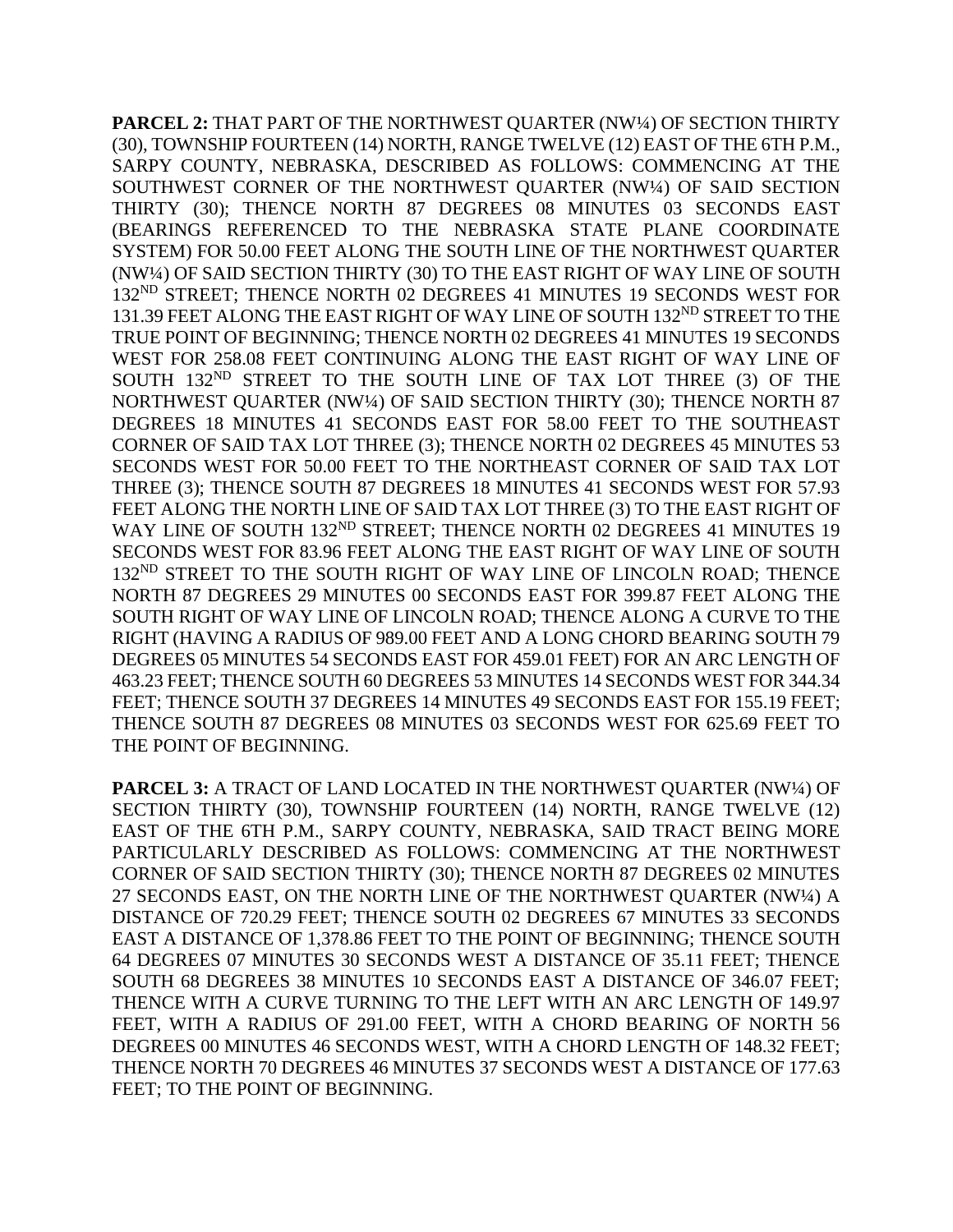**PARCEL 4:** A TRACT OF LAND LOCATED IN THE NORTHWEST QUARTER (NW½) OF SECTION THIRTY (30), TOWNSHIP FOURTEEN (14) NORTH, RANGE TWELVE (12) EAST OF THE 6TH P.M., SARPY COUNTY, NEBRASKA, SAID TRACT BEING MORE PARTICULARLY DESCRIBED AS FOLLOWS: COMMENCING AT THE NORTHWEST CORNER OF SAID SECTION THIRTY (30); THENCE NORTH 87 DEGREES 02 MINUTES 27 SECONDS EAST, ON THE NORTH LINE OF THE NORTHWEST QUARTER (NW¼) A DISTANCE OF 571.91 FEET; THENCE SOUTH 02 DEGREES 57 MINUTES 33 SECONDS EAST A DISTANCE OF 1,220.49 FEET TO THE POINT OF BEGINNING; THENCE SOUTH 00 DEGREES 46 MINUTES 30 SECONDS WEST A DISTANCE OF 116.41 FEET; THENCE SOUTH 68 DEGREES 38 MINUTES 10 SECONDS EAST A DISTANCE OF 53.93 FEET; THENCE NORTH 64 DEGREES 07 MINUTES 30 SECONDS EAST A DISTANCE OF 70.99 FEET; THENCE NORTH 02 DEGREES 17 MINUTES 41 SECONDS WEST A DISTANCE OF 122.81 FEET; THENCE NORTH 67 DEGREES 27 MINUTES 46 SECONDS WEST A DISTANCE OF 47.24 FEET; THENCE SOUTH 60 DEGREES 48 MINUTES 12 SECONDS WEST A DISTANCE OF 73.28 FEET BACK TO THE POINT OF BEGINNING.

### **EXCEPT THE FOLLOWING TRACTS 1 THROUGH 4:**

**TRACT 1:** A TRACT OF LAND LOCATED IN THE NORTHWEST QUARTER (NW¼) OF SECTION THIRTY (30), TOWNSHIP FOURTEEN (14) NORTH, RANGE TWELVE (12) EAST OF THE 6TH P.M., SARPY COUNTY, NEBRASKA, SAID TRACT BEING MORE PARTICULARLY DESCRIBED AS FOLLOWS: COMMENCING AT THE NORTHWEST CORNER OF SAID SECTION THIRTY (30); THENCE NORTH 87 DEGREES 02 MINUTES 27 SECONDS EAST, ON THE NORTH LINE OF THE NORTHWEST QUARTER (NW¼), A DISTANCE OF 1,156.27 FEET; THENCE SOUTH 02 DEGREES 57 MINUTES 33 SECONDS EAST A DISTANCE OF 1,604.21 FEET TO THE POINT OF BEGINNING; THENCE NORTH 68 DEGREES 38 MINUTES 10 SECONDS WEST A DISTANCE OF 52.48 FEET; THENCE WITH A CURVE TURNING TO THE RIGHT WITH AN ARC LENGTH OF 127.53 FEET, WITH A RADIUS OF 359.00 FEET, WITH A CHORD BEARING OF SOUTH 14 DEGREES 29 MINUTES 30 SECONDS EAST, WITH A CHORD LENGTH OF 126.86 FEET; THENCE NORTH 19 DEGREES 12 MINUTES 08 SECONDS EAST A DISTANCE OF 73.94 FEET; THENCE NORTH 11 DEGREES 58 MINUTES 58 SECONDS WEST A DISTANCE OF 34.63 FEET TO THE POINT OF BEGINNING.

**TRACT 2:** A TRACT OF LAND LOCATED IN THE NORTHWEST QUARTER (NW¼) OF SECTION THIRTY (30), TOWNSHIP FOURTEEN (14) NORTH, RANGE TWELVE (12) EAST OF THE 6TH P.M., SARPY COUNTY, NEBRASKA, SAID TRACT BEING MORE PARTICULARLY DESCRIBED AS FOLLOWS: COMMENCING AT THE NORTHWEST CORNER OF SAID SECTION THIRTY (30); THENCE NORTH 87 DEGREES 02 MINUTES 27 SECONDS EAST, ON THE NORTH LINE OF THE NORTHWEST QUARTER (NW¼) A DISTANCE OF 973.36 FEET; THENCE SOUTH 02 DEGREES 57 MINUTES 33 SECONDS EAST A DISTANCE OF 486.52 FEET TO THE POINT OF BEGINNING; THENCE SOUTH 31 DEGREES 07 MINUTES 45 SECONDS EAST A DISTANCE OF 71.69 FEET; THENCE WITH A CURVE TURNING TO THE RIGHT WITH AN ARC LENGTH OF 465.34 FEET, WITH A RADIUS OF 384.00 FEET, WITH A CHORD BEARING OF SOUTH 03 DEGREES 35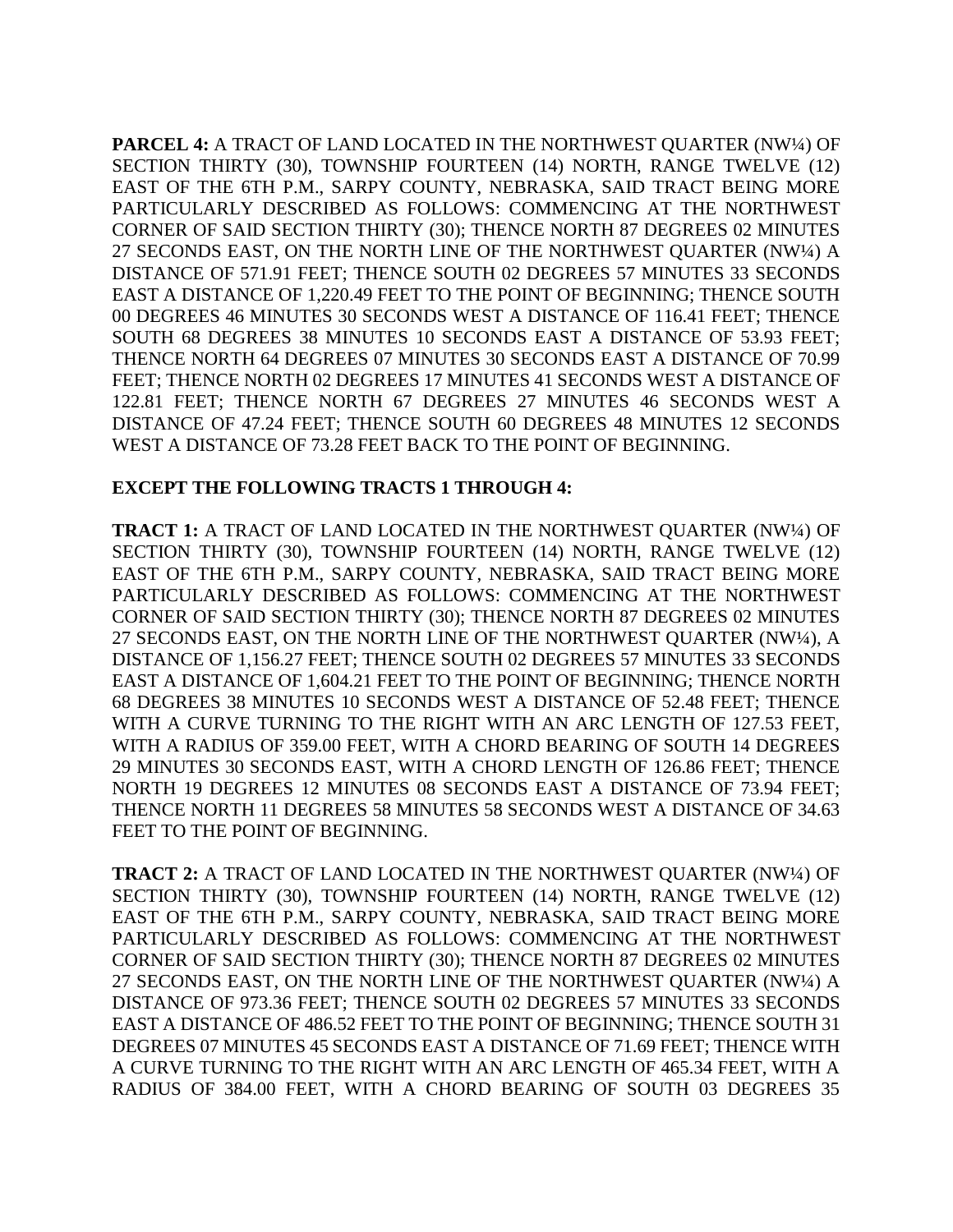MINUTES 14 SECONDS WEST, WITH A CHORD LENGTH OF 437.39 FEET; THENCE SOUTH 38 DEGREES 18 MINUTES 12 SECONDS WEST A DISTANCE OF 108.44 FEET; THENCE NORTH 60 DEGREES 48 MINUTES 12 SECONDS EAST A DISTANCE OF 159.10 FEET; THENCE NORTH 38 DEGREES 53 MINUTES 18 SECONDS EAST A DISTANCE OF 87.30 FEET; THENCE NORTH 32 DEGREES 12 MINUTES 19 SECONDS EAST A DISTANCE OF 62.84 FEET; THENCE NORTH 04 DEGREES 05 MINUTES 26 SECONDS WEST A DISTANCE OF 321.47 FEET; THENCE NORTH 16 DEGREES 38 MINUTES 42 SECONDS WEST A DISTANCE OF 10.06 FEET; THENCE NORTH 69 DEGREES 26 MINUTES 10 SECONDS WEST A DISTANCE OF 153.65 FEET; TO THE POINT OF BEGINNING.

**TRACT 3:** A TRACT OF LAND LOCATED IN THE NORTHWEST QUARTER (NW¼) OF SECTION THIRTY (30), TOWNSHIP FOURTEEN (14) NORTH, RANGE TWELVE (12) EAST OF THE 6TH P.M., SARPY COUNTY, NEBRASKA, SAID TRACT BEING MORE PARTICULARLY DESCRIBED AS FOLLOWS: COMMENCING AT THE NORTHWEST CORNER OF SAID SECTION THIRTY (30); THENCE NORTH 87 DEGREES 02 MINUTES 27 SECONDS EAST, ON THE NORTH LINE OF THE NORTHWEST QUARTER (NW¼), A DISTANCE OF 1,114.41 FEET; THENCE SOUTH 29 DEGREES 42 MINUTES 08 SECONDS WEST A DISTANCE OF 39.20 FEET TO THE POINT OF BEGINNING; THENCE SOUTH 87 DEGREES 02 MINUTES 27 SECONDS WEST A DISTANCE OF 160.11 FEET; THENCE SOUTH 02 DEGREES 42 MINUTES 58 SECONDS EAST A DISTANCE OF 251.43 FEET; THENCE NORTH 29 DEGREES 42 MINUTES 08 SECONDS EAST A DISTANCE OF 298.66 FEET BACK TO THE POINT OF BEGINNING.

**TRACT 4:** LOTS 1 THROUGH 9, INCLUSIVE, IN PRAIRIE QUEEN FIRST SUBDIVISION, A SUBDIVISION IN SARPY COUNTY, NEBRASKA.